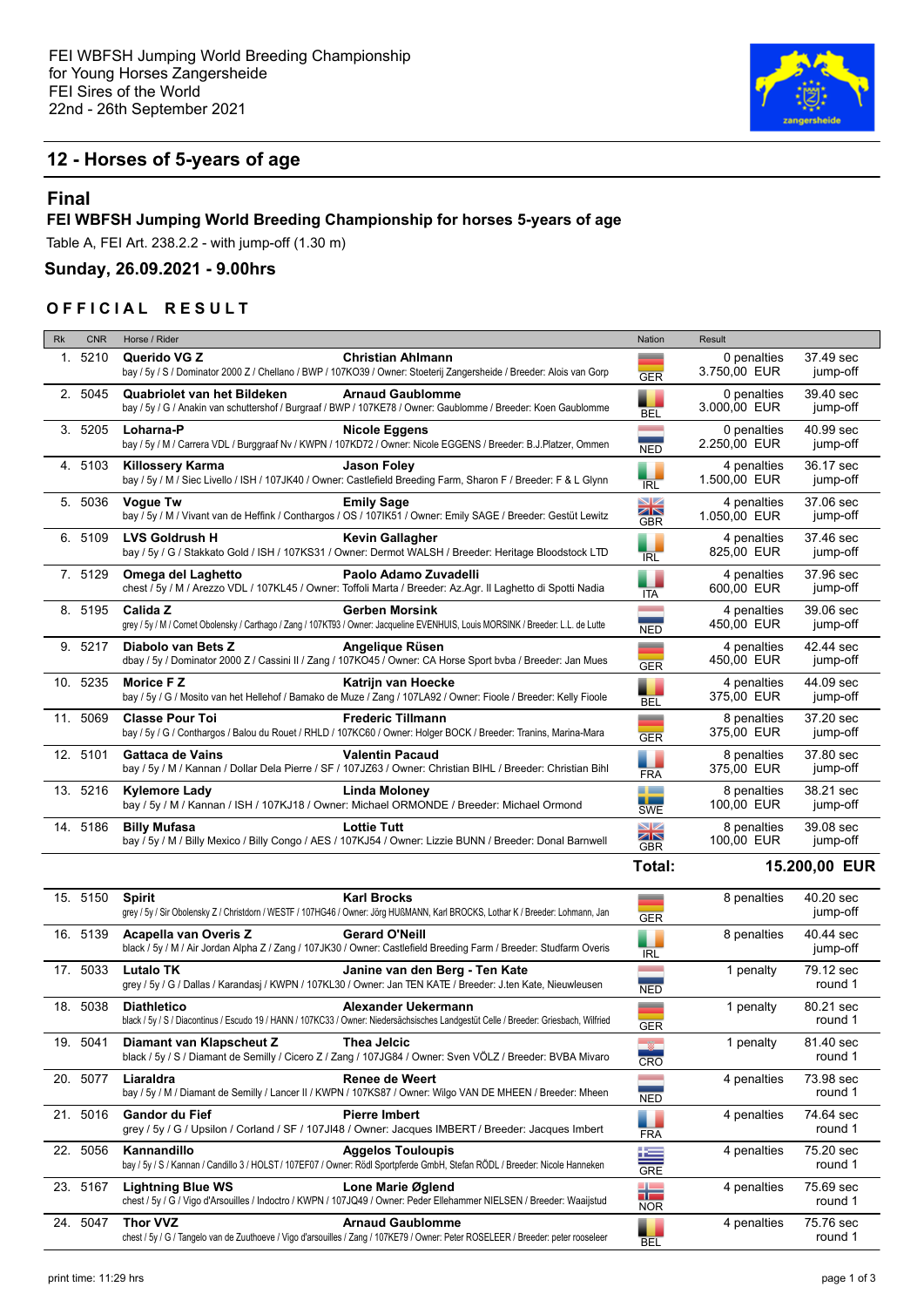| 25. 5219 | Chic Olympique de Kreisker Z Imperio Egipicio<br>Adir Dias de Abreu<br>bay / 5y / M / Cornet Obolensky / Tinka's Boy / Zang / 1071Z97 / Owner: Maria Angela Aguiar / Breeder: Elevage de Kreisker | <b>POR</b>                                             | 4 penalties  | 76.42 sec<br>round 1 |
|----------|---------------------------------------------------------------------------------------------------------------------------------------------------------------------------------------------------|--------------------------------------------------------|--------------|----------------------|
| 26. 5062 | Magnus Österlund<br><b>Quizano VDL</b><br>bay / 5y / S / Diamant de Semilly / Kannan / BWP / 107KN18 / Owner: VDL Stud / Breeder: BVBA Stoeterij 't Merelsnest                                    | <u>a ba</u><br>- -<br><b>SWE</b>                       | 4 penalties  | 76.62 sec<br>round 1 |
| 27. 5040 | <b>Shes Got It</b><br><b>Stephen Murphy</b><br>chest / 5y / M / Luidam / ISH / 107KA86 / Owner: Penny MURPHY / Breeder: Brian Murphy                                                              | <b>IRL</b>                                             | 4 penalties  | 76.83 sec<br>round 1 |
| 28. 5214 | <b>HHS India</b><br><b>Molly Hughes Bravo</b><br>bay / 5y / M / Z Seven Ascot / ISH / 107KL57 / Owner: Bravo Hughes Ltd / Breeder: Marion Hughes                                                  | <b>POR</b>                                             | 4 penalties  | 77.06 sec<br>round 1 |
| 29. 5035 | <b>Lamira ES</b><br><b>Maartje Verberckmoes</b><br>grey / 5y / M / Golden Dream / Air Jordan / KWPN / 107BC63 / Owner: LSF Stables NV / Breeder: E. Schep                                         | <b>BEL</b>                                             | 4 penalties  | 77.10 sec<br>round 1 |
| 30. 5110 | Faustino<br>Aldo Intagliata<br>grey / 5y / S / For Pleasure / Acorado II / 107BL12 / Owner: Benatti Andrea / Breeder: Ft Equestrian S.R.L.                                                        | ITA                                                    | 4 penalties  | 77.11 sec<br>round 1 |
| 31. 5111 | New Star by Classic Z<br><b>Thierry Goffinet</b><br>bay / 5y / G / Number One D'iso un Prince / Hotesse du Hamel / Zang / 107EW07 / Owner: Hubert VANDERSTICHELEN / Breeder: Cassandra Toni       | ٠<br><b>BEL</b>                                        | 4 penalties  | 77.21 sec<br>round 1 |
| 32. 5075 | <b>Hannes Ahlmann</b><br>Coquetto<br>dbay / 5y / S / Cornet Obolensky / Casquetto / HOLST / 107KN21 / Owner: Peter SCHÜTTE / Breeder: Witt Pferdezucht GbR                                        | -<br><b>GER</b>                                        | 4 penalties  | 77.27 sec<br>round 1 |
| 33. 5024 | <b>Qalista DN</b><br><b>Walter Lelie</b><br>chest / 5y / M / Emerald van't Ruytershof / Landetto / BWP / 107KU33 / Owner: Wim DE NUL / Breeder: Wim De Nul                                        | ٠<br><b>BEL</b>                                        | 4 penalties  | 77.28 sec<br>round 1 |
| 34. 5104 | Qnokke de Muze<br>Dieter Laheyne<br>grey / 5y / S / Mosito van het Hellehof / Ronedo FCS / BWP / 107JX57 / Owner: Patrick LAHEYNE, Joris DE BRABANDER / Breeder: Joris De Brabander               | ٠<br><b>BEL</b>                                        | 4 penalties  | 77.39 sec<br>round 1 |
| 35. 5184 | <b>Lottie Tutt</b><br><b>Billy Be Boss</b><br>bay / 5y / Billy Congo / Kannan / AES / 107KJ53 / Owner: Lizzie BUNN / Breeder: Donal Barnwell                                                      | NZ<br>ZN<br>GBR                                        | 4 penalties  | 77.42 sec<br>round 1 |
| 36. 5189 | <b>Evolution Ask DWB</b><br>Karen Moeller Rohde<br>bay / 5y / S / Zirocco Blue VDL / Cheenook / DWB / 107JV09 / Owner: Stutteri ASK / Breeder: Familien Camitz                                    | <b>College</b><br>a ba<br><b>DEN</b>                   | 4 penalties  | 78.31 sec<br>round 1 |
| 37. 5135 | <b>Hannibal Style VK Z</b><br><b>Doron Kuipers</b><br>bay / 5y / S / Heineken Vk / Calvino Z / Zang / 107KS52 / Owner: Stoeterij van Kleef / Breeder: Stoeterij van Kleef                         | <b>Contractor</b><br><b>NED</b>                        | 4 penalties  | 78.51 sec<br>round 1 |
| 38. 5039 | Iron Wish Dh Z<br><b>Thibeau Spits</b><br>bay / 5y / G / Iron Man vd Padenborre / Lux Z / Zang / 107EJ74 / Owner: Spits BV, Thibeau SPITS / Breeder: BV Spits                                     | E<br><b>BEL</b>                                        | 4 penalties  | 78.76 sec<br>round 1 |
| 39. 5222 | Letizia Malfanti<br>Georges d'Argouges<br>grey / 5y / G / Padock du Plessis*HN / Lauterbach (DE) / SF / 107KH04 / Owner: Letizia MALFANTI, Sébastien PELLON / Breeder: Jean-Luc Dufour            | ٠<br>SUI                                               | 5 penalties  | 79.23 sec<br>round 1 |
| 40. 5011 | Luca Ruxandariu<br><b>Brilliant du Rouet Obolensky</b><br>bay / 5y / Balou du Rouet / OLDBG / 107BZ06 / Owner: Ion DUMITRU / Breeder: Ion Dumitru                                                 | ROU                                                    | 5 penalties  | 79.72 sec<br>round 1 |
| 41 5156  | <b>Oak Grove's Heartthrob</b><br>Kendra Claricia Brinkop<br>chest / 5y / S / Heartbreaker / Artos Z / HANN / 107HC77 / Owner: Stephex Stables / Breeder: Gestüt Eichenhain GmbH                   | --<br><b>GER</b>                                       | 8 penalties  | 75.11 sec<br>round 1 |
| 42. 5076 | <b>Carlos Bosch Cebrian</b><br>Jolie van der Berghoeve<br>grey / 5y / M / Jaguar vd Berghoeve / Kannan / AES / 107DK46 / Owner: Carlos BOSCH CEBRIAN / Breeder: Paul van den Bosch                | 图<br><b>ESP</b>                                        | 8 penalties  | 77.26 sec<br>round 1 |
| 43. 5201 | <b>Luke Hill</b><br><b>VDL Legodermus Pp</b><br>chest / 5y / G / Harley VDL / Clinton / KWPN / 107JV25 / Owner: VDL Stud / Breeder: H.Poppelaars                                                  | $\square$<br>ZN<br><b>GBR</b>                          | 8 penalties  | 77.33 sec<br>round 1 |
|          | 44. 5123 Corablue Z<br><b>Matthias Gering</b><br>bay / 5y / M / Corydon van T&I / Los Angeles / Zang / 107JZ23 / Owner: Heinz TEEUWEN / Breeder: Heinz Teeuwen                                    | <b>GER</b>                                             | 9 penalties  | 80.82 sec<br>round 1 |
| 45 5178  | <b>Wilm Vermeir</b><br>Come-On van Eeckelgem Z<br>bay / 5y / S / Cornet Oblensky / Diamant de semilly / Zang / 107KT33 / Owner: Dimitri FLORU / Breeder: Pierre Floru                             | BEL                                                    | 9 penalties  | 82.24 sec<br>round 1 |
| 46. 5130 | <b>Larson VDL</b><br>Alex Bishop<br>grey / 5y / Dallas / Canturo / KWPN / 107BY52 / Owner: Alex BISHOP, Matthew PIKE / Breeder: VDL Stud & Y. WALDA                                               | NZ<br>ZN<br>GBR                                        | 12 penalties | 78.94 sec<br>round 1 |
| 47.5168  | <b>Luiken VDL</b><br>Lone Marie Øglend<br>grey / 5y / G / Dallas / Bubalu VDL / KWPN / 107KL50 / Owner: Peder Ellehammer NIELSEN / Breeder: VDL Stud                                              | ╬<br><b>NOR</b>                                        | 12 penalties | 93.94 sec<br>round 1 |
| 48. 5029 | Arthur Gustavo da Silva<br>Goldiunae<br>bay / 5y / G / Goldfever I / Caspar / HOLST / 107GO70 / Owner: AGS Trading & Natsupa Prachuabmoh / Breeder: ZG Schulz & Reimer                            | ٠<br>SUI                                               | 13 penalties | 81.15 sec<br>round 1 |
| 49. 5237 | <b>Vosie</b><br><b>Sanne Thijssen</b><br>chest / 5y / G / NRPS / 107LB34 / Owner: Sanne THIJSSEN / Breeder:                                                                                       | <b>Contract</b><br><b>NED</b>                          | 15 penalties | 87.25 sec<br>round 1 |
| 50. 5236 | <b>Apart Z</b><br><b>Bas Moerings</b><br>grey / 5y / M / Aktion Pur Z / Asca Z / Zang / 107HK51 / Owner: Bart Gommeren Sporthorses, Stoeteri / Breeder: Zangersheide                              | <b>NED</b>                                             | 16 penalties | 76.61 sec<br>round 1 |
| 51. 5192 | Georges de Chamant<br><b>Berenger Oudin</b><br>bay / 5y / S / Kannan / Gentleman IV / SF / 107KE32 / Owner: S.A.R.L. les Ecuries Pelam / Breeder: S.a.r.l. Ecurie N. Paillot                      | -<br><b>FRA</b>                                        | 16 penalties | 77.38 sec<br>round 1 |
| 52. 5082 | <b>Alexander Housen</b><br><b>Q-Elvis Presley HH</b><br>bay / 5y / Elvis ter Putte / Upsilon vd Heffinck / BWP / 107DF30 / Owner: Lindsey LEBENS / Breeder: BVBA New Nordic Horses                | <b>BEL</b>                                             | 21 penalties | 95.60 sec<br>round 1 |
| 5020     | Otto de la Roche<br><b>Oliver Ross</b><br>bay / 5y / Orlando / Check In / HANN / 107EE87 / Owner: Claudia TEGTMEYER, Elke TEGTMEYER / Breeder: Elke & Claudia Tegtmeyer                           | __<br><b>GER</b>                                       |              | retired<br>round 1   |
| 5190     | <b>Farino ASK</b><br>Karen Moeller Rohde<br>bay / 5y / S / Favorit ASK / Nekton / DWB / 107JV13 / Owner: Stutteri ASK / Breeder: Stutteri Ask                                                     | <b>College</b><br><b>College College</b><br><b>DEN</b> |              | retired<br>round 1   |
| 5063     | Abba<br><b>Adam Sparlund Olesen</b><br>bay / 5y / M / Bogegardens Apollo / Luganer / DWB / 107GI27 / Owner: Lykkegaard 159 Aps / Breeder: Lykkegaard 159 ApS                                      | a ka<br>a la provi<br>DEN                              |              | retired<br>round 1   |

55 starts

Judges:

Patricia Borremans (BEL) Joachim Geilfus (GER) Sharon Al Qaoud (KWT)